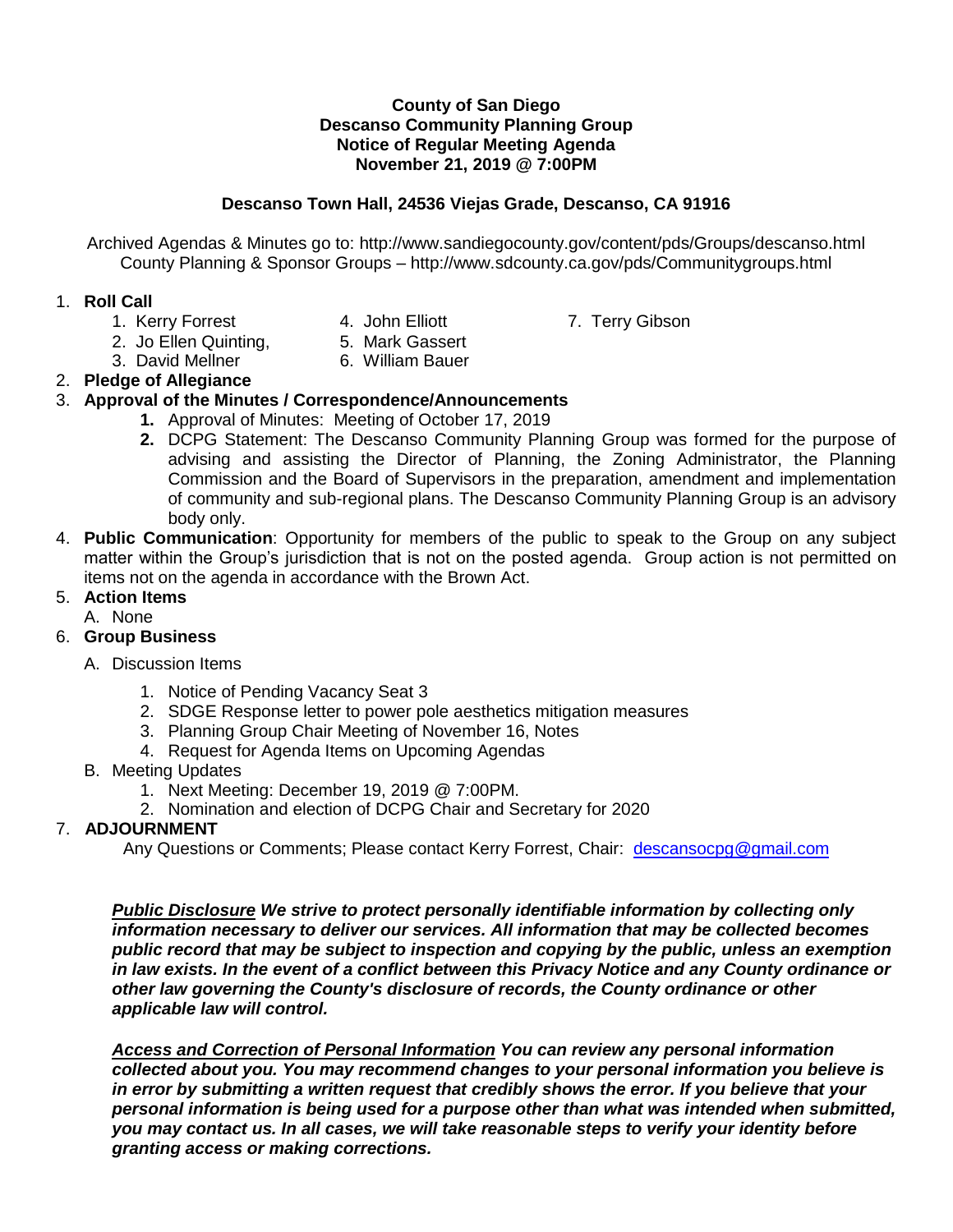

**Todd Voorhees** Regional Public Affairs Manager 

> 8330 Century Park Court San Diego, CA 92123

Tel: 858‐650‐6123 tvoorhees@semprautilities.com

**Sent via E‐mail** 

November 15, 2019

Ms. Kerry Forrest Chairperson, Descanso Planning Group

Dear Ms. Forrest:

San Diego Gas & Electric (SDG&E) understands the community's concern regarding the aesthetics of new poles and micropile foundations installed as part of the Cleveland National Forest Power Line Replacement Project. Per the Descanso Planning Group's request, SDG&E investigated the feasibility of painting electric power poles within the community and covering the foundation of micropile poles.

SDG&E has determined the newly installed poles and micropile foundations cannot be painted.

As outlined within the Final Environmental Impact Report/Environmental Impact Statement (FEIR/EIS), SDG&E shall file a Scenery Conservation Plan to be approved by the US Forest Service. The US Forest service approved the plan for TL 629A on April 16, 2019. The Scenery Conservation Plan addresses aesthetics issues and outlines the proposed actions taken by SDG&E to satisfy visual mitigation Requirements (VIS‐1 and VIS‐2). The Scenery Conservation Plan calls for the installation of weatherized and textured climbing steps, as opposed to the standard galvanized steps and reduces the visibility of high voltage markings. Per the FEIR/EIS, the poles have been designed to have a reddish‐brown weatherized appearance to appear similar to wood poles.

Furthermore, the painting of SDG&E electric power poles has the potential to detract from the yellow striping safety bands, high voltage markings and other necessary structure identifiers that conform to California Public Utilities Commission General Order 95, Rule 51.6 standards.

With that said, SDG&E is continuing to explore potential options for a shroud to be placed around the base of the micropile poles that can be quickly removed in the event of emergency or inspection and that would ensure proper drainage of water. We will keep you and the community informed as this option continues to be vetted internally.